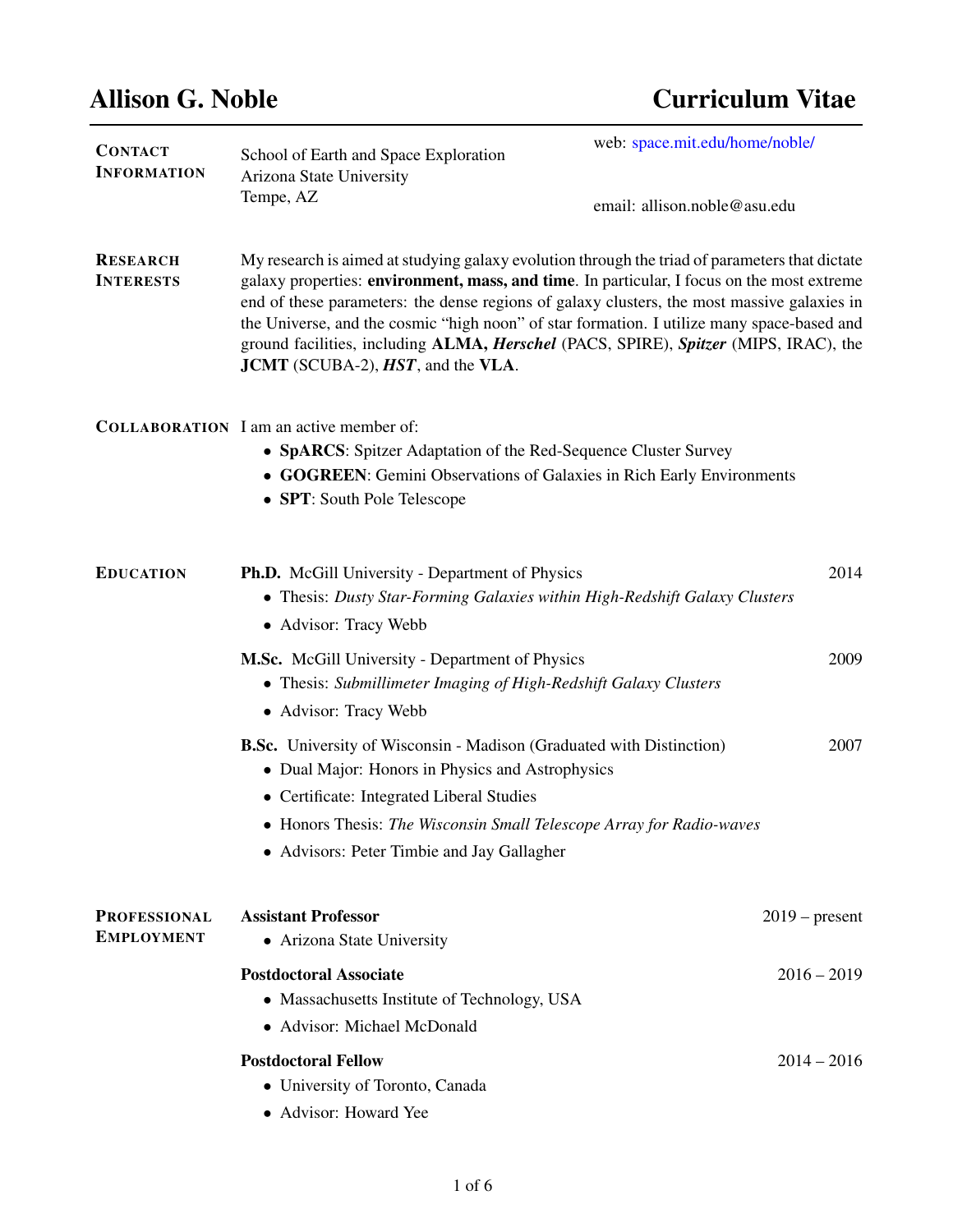| <b>OBSERVING</b>  | Principal Investigator/Science Lead Proposals                                                                                                                                                                        |           |  |
|-------------------|----------------------------------------------------------------------------------------------------------------------------------------------------------------------------------------------------------------------|-----------|--|
| <b>PROPOSALS</b>  | • ALMA Cycle 7, 5.8 hours: "Feeding the Beasts:<br>2019<br>Investigating Merger-Induced Growth of Main-sequence BCGs"                                                                                                |           |  |
|                   | • ALMA Cycle 6, 19.7 hours (in queue, high priority): "Kinematic Diversity<br>at $z \sim 1.6$ : Resolving CO (2-1) in Gas-rich Cluster Galaxies"                                                                     |           |  |
|                   | • ALMA Cycle 6, 7 hours: "Feeding the Beasts:<br>Investigating Merger-Induced Growth of Star-bursting BCGs"                                                                                                          | 2018      |  |
|                   | • ALMA Cycle 5, 4.4 hours: "Resolving the Unusual Molecular Gas Excess<br>in $z = 1.6$ Cluster Galaxies" – Noble et al. 2019                                                                                         | 2017      |  |
|                   | • ALMA Cycle 5, 7 hours (not completed): "Feeding the Beasts: Investigating<br>2017<br>the Merger-Induced Growth of Star-bursting BCGs from $0.7 < z < 1.7$ "                                                        |           |  |
|                   | • ALMA Cycle 3, 13 hours: "The first glimpse of CO 2-1 in $z = 1.6$<br>2015<br>cluster galaxies" – Noble et al. 2017                                                                                                 |           |  |
|                   | • JCMT (SCUBA2), 3 hours: "Discovery of an Extreme Star-Forming Central<br>Galaxy within a Massive Galaxy Cluster at $z = 1.7"$ – Webb, Noble et al. 2015                                                            |           |  |
|                   | • <b>JCMT</b> (SCUBA2), 8 hours: "Submm imaging of $a z = 0.9$ merging<br>2012<br>supercluster: studying the nature of star formation and mass assembly<br>in a vast range of environments" – Noble et al. 2013      |           |  |
|                   | • Herschel (PACS), 26 hours (priority 1): "Constraining the star-formation<br>activity in 10 SpARCS clusters: star-formation in the densest regions at<br>$z = 1"$ – Noble et al. 2016                               | 2011      |  |
|                   | • Herschel (PACS), 37 hours (priority 2, only 16 hours partially completed):<br>"Constraining the star-formation activity in very high-redshift clusters:<br>Herschel observations of SpARCS clusters at $z = 1.6$ " | 2011      |  |
|                   | Co-Investigator Proposals                                                                                                                                                                                            |           |  |
|                   | • I have been involved in an additional $> 20$ accepted proposals as a co-I for: <i>HST</i> ,<br>Spitzer, Gemini, Keck, ALMA, Herschel, SCUBA-2, VLA, XMM, Magellan, Subaru,<br>CFHT, LMT.                           |           |  |
| <b>OBSERVING</b>  | I have been a visiting observer at the following telescopes:                                                                                                                                                         |           |  |
| <b>EXPERIENCE</b> | • Magellan (IMACS) $-3$ nights                                                                                                                                                                                       | Oct 2017  |  |
|                   | • Magellan (FourStar) $-3$ nights                                                                                                                                                                                    | Jan 2017  |  |
|                   | • Subaru (Suprime-Cam) – 2 nights                                                                                                                                                                                    | May 2016  |  |
|                   | • Gemini-N $(GMOS) - 4$ nights                                                                                                                                                                                       | May 2015  |  |
|                   | • Gemini-S $(GMOS) - 8$ nights                                                                                                                                                                                       | Nov 2014  |  |
|                   | • JCMT (SCUBA-2) – 7 nights                                                                                                                                                                                          | Sept 2012 |  |
|                   | • JCMT (SCUBA-2) – 5 nights                                                                                                                                                                                          | Feb 2012  |  |
|                   | • Subaru (FMOS) – 1 night                                                                                                                                                                                            | Oct 2011  |  |
|                   | • WIYN $(0.9$ meter) – 5 nights                                                                                                                                                                                      | Mar 2007  |  |
|                   | • WIYN $(3.5 \text{ meter}) - 3 \text{ nights}$                                                                                                                                                                      | Dec 2006  |  |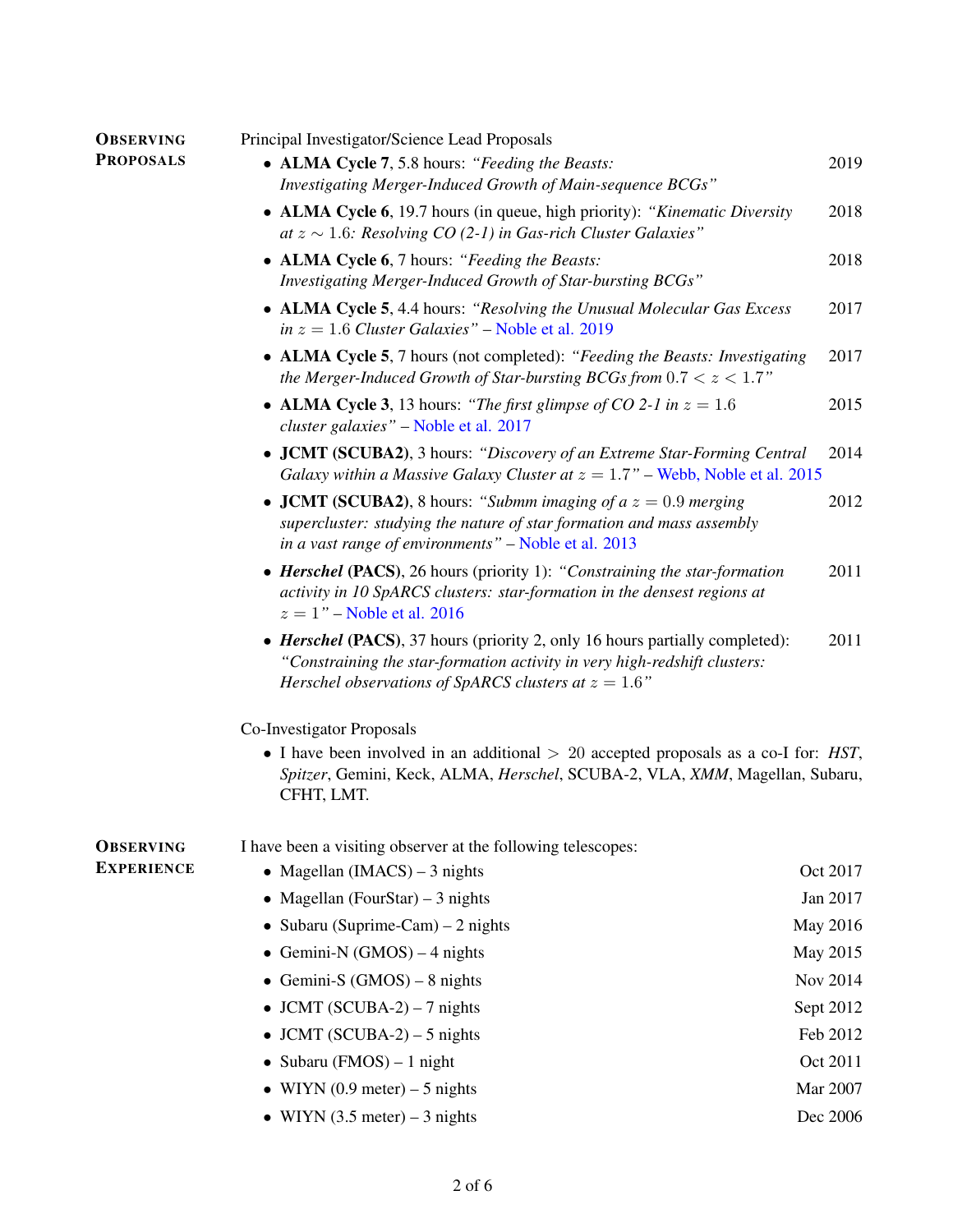| <b>INVITED</b><br><b>SEMINARS &amp;</b>    | Apples to Apples: Confronting Simulations with Observations,<br>Hunter Valley, Australia                                               | to come, Nov 2019 |
|--------------------------------------------|----------------------------------------------------------------------------------------------------------------------------------------|-------------------|
| <b>WORKSHOPS</b>                           | COSWEB: The Cosmic Web and Galaxy Evolution,<br>ISSI Workshop, Bern, Switzerland                                                       | to come, Oct 2019 |
|                                            | Cluster Group Meeting, Center for Astrophysics,<br>Harvard, Cambridge, MA, USA                                                         | June 2019         |
|                                            | Galaxy Evolution in the Cosmic Web, Lorentz Center Workshop,<br>Leiden, The Netherlands                                                | Mar 2019          |
|                                            | Physics Colloquium, University of Milwaukee - Wisconsin, USA                                                                           | Mar 2019          |
|                                            | SESE Colloquium, Arizona State University, USA                                                                                         | Feb 2019          |
|                                            | Physics Colloquium, University of Missouri - Kansas City, USA                                                                          | Feb 2019          |
|                                            | Physics Colloquium, University of Toledo, USA                                                                                          | Feb 2019          |
|                                            | Physics Colloquium, University of Cincinnati, USA                                                                                      | Jan 2019          |
|                                            | Submillimeter Array Seminar, Center for Astrophysics,<br>Harvard, Cambridge, MA, USA                                                   | Dec 2018          |
|                                            | Gemini Observations of Galaxies in Rich Early Environments,<br>Workshop, University of Waterloo, Canada                                | Aug 2018          |
|                                            | Cosmology Seminar, Minnesota Institute for Astrophysics,<br>Minneapolis, MN, USA                                                       | Nov 2017          |
|                                            | Galaxies and Cosmology Seminar, Center for Astrophysics,<br>Harvard, Cambridge, MA, USA                                                | Feb 2017          |
|                                            | The Effect of Dense Environments on Gas in Galaxies,<br>ISSI Workshop, Bern, Switzerland                                               | Oct 2016          |
|                                            | Astrophysics Seminar, University of Waterloo, Canada                                                                                   | Feb 2016          |
|                                            | Astrophysics Journal Club, McMaster University, Canada                                                                                 | Jan 2016          |
| <b>CONTRIBUTED</b>                         | <b>GMT Community Science Meeting, California, USA</b>                                                                                  | Sept 2019         |
| <b>TALKS</b>                               | Linking Galaxies, Sydney, Australia                                                                                                    | Feb 2019          |
|                                            | SnowCluster 2018, Snowbird, Utah                                                                                                       | Mar 2018          |
|                                            | The Role of Gas in Galaxy Dynamics, Valletta, Malta                                                                                    | Oct 2017          |
|                                            | Early stages of Galaxy Cluster Formation, Garching, Germany                                                                            | <b>July 2017</b>  |
|                                            | Galaxy Clusters Across Cosmic Time, Aix-en-Provence, France                                                                            | <b>July 2017</b>  |
|                                            | Postdoc Symposium, MIT, Cambridge, MA, USA                                                                                             | May 2017          |
|                                            | Mapping Galaxy Transformation Across Time and Space, Catalina Island, USA                                                              | Aug 2016          |
|                                            | American Astronomical Society 227 <sup>th</sup> Meeting, Kissimmee, USA                                                                | Jan 2016          |
|                                            | In the Footsteps of Galaxies, Soverato, Italy                                                                                          | Sept 2015         |
|                                            | The Many Pathways to Galaxy Growth, Prato, Italy                                                                                       | June 2015         |
|                                            | Evolving Galaxies in Evolving Environments, Bologna, Italy                                                                             | Sept 2014         |
| <b>PRESS RELEASES</b><br><b>AND PUBLIC</b> | • Sky $&$ Telescope interviewee<br>- "14 Galaxies Might Become Universe's Most Massive Structure"                                      | Apr 2018          |
| <b>OUTREACH</b>                            | • MIT/UC-Riverside News Release for Noble et al. (2017)<br>- "Scientists Get Best Measure of Star-forming Material in Galaxy Clusters" | <b>July 2017</b>  |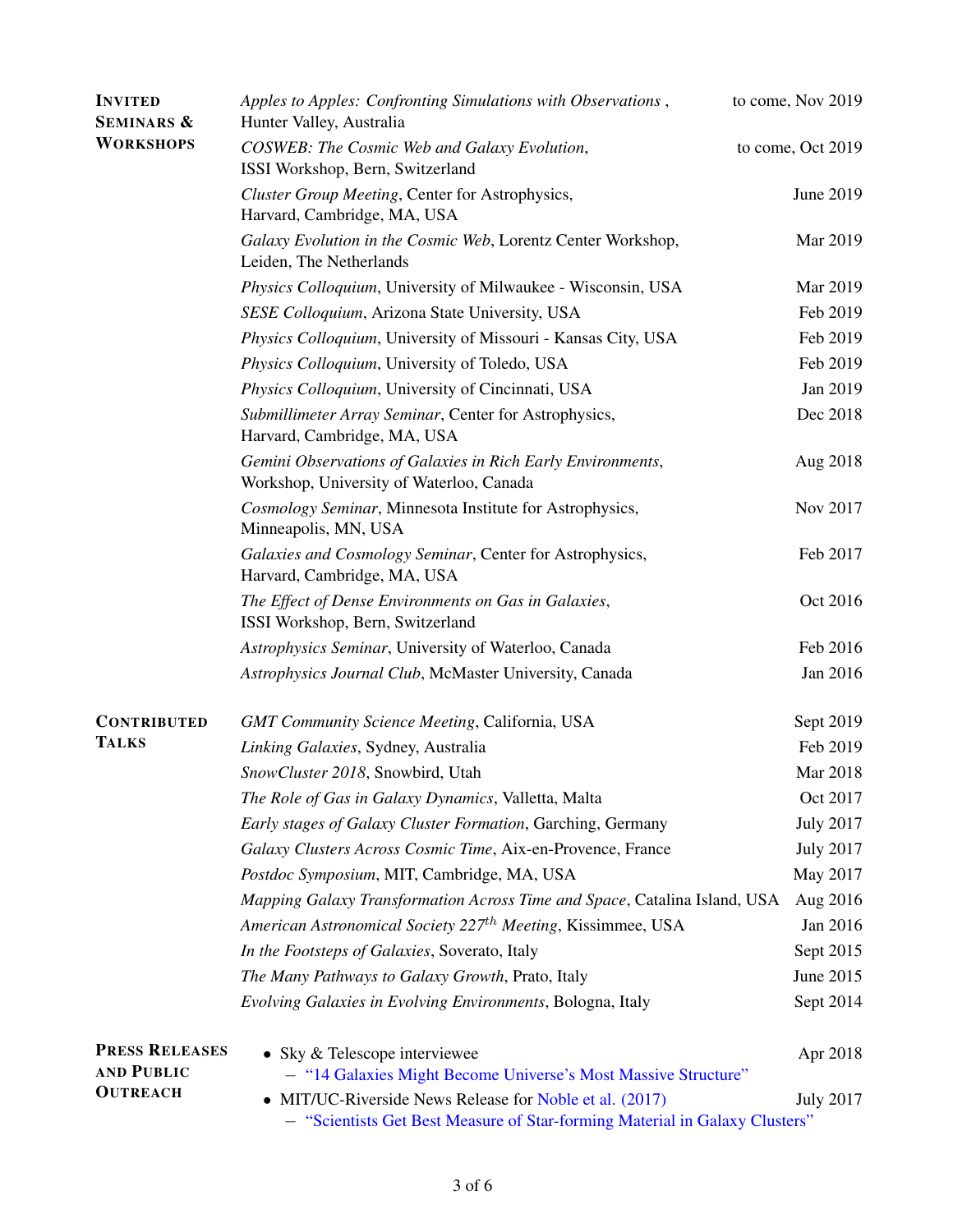|                     | • Hubble Hangout participant on YouTube<br>- "Vibrant Star Formation in the Heart of a Distant Galaxy Cluster"                                                                                  | Sept 2015     |
|---------------------|-------------------------------------------------------------------------------------------------------------------------------------------------------------------------------------------------|---------------|
|                     | • HST/Spitzer Joint Press Release for Webb, Noble et al. (2015)<br>- "NASA Telescopes Find Galaxy Cluster with Vibrant Heart"                                                                   | Sept 2015     |
|                     | • Co-founder and presenter for Astronomy on Tap - Cambridge                                                                                                                                     | $2016 - 2019$ |
|                     | • Volunteer at Astronomy on Tap – Toronto                                                                                                                                                       | $2014 - 2016$ |
| <b>GRANTS</b>       | Observing Proposals (Total: \$585k)                                                                                                                                                             |               |
| <b>AWARDS</b>       | • PI (science), Herschel, 2011: "Constraining the star-formation activity<br>in 10 SpARCS clusters: star-formation in the densest regions at $z = 1$ "                                          | \$98k         |
|                     | • PI (science), Herschel, 2011: "Constraining the star-formation activity<br>in very high-z clusters: Herschel observations of SpARCS clusters<br>at $z = 1.6$ " (observations never completed) | \$27k         |
|                     | • co-I, HST, Cycle 25: "The GOGREEN Survey: The Relationship<br>between Quenching, Morphological Transformation and Size Growth<br>of Satellite Galaxies"                                       | \$225k        |
|                     | • co-I, HST, Cycle 22: "Resolved $H\alpha$ Maps of Star-forming Galaxies<br>in Distant Clusters: Towards a Physical Model of Satellite Galaxy?"                                                 | \$139k        |
|                     | • co-I, HST, Cycle 21: "Is the Size Evolution of Massive Galaxies<br>Accelerated in Cluster Environments?"                                                                                      | \$96k         |
|                     | Research (Total: \$25k)                                                                                                                                                                         |               |
|                     | • Core Team, Royal Society International Exchange, 2018:<br>"Mapping the Cosmic Web: Unifying Clusters and Protoclusters"                                                                       | \$15k         |
|                     | • ALMA Ambassador, 2019                                                                                                                                                                         | \$10k         |
| FELLOWSHIPS/        | <b>Total: \$55.5k</b>                                                                                                                                                                           |               |
| <b>SCHOLARSHIPS</b> | • Schulich Graduate Fellowship, 2012                                                                                                                                                            | \$25k         |
|                     | • McGill Departmental Fellowship, 2011                                                                                                                                                          | \$5k          |
|                     | • Molson and Hilton Hart Fellowship, 2010                                                                                                                                                       | \$2.5k        |
|                     | • Principal's Graduate Fellowship, 2010                                                                                                                                                         | \$2.5k        |
|                     | • Provost's Graduate Fellowship, 2009                                                                                                                                                           | \$2.5k        |
|                     | • Principal's Graduate Fellowship, 2008                                                                                                                                                         | \$2.5k        |
|                     | • McGill Recruitment Excellence Fellowship, 2007                                                                                                                                                | \$5k          |
|                     | • Fay Ajzenberg-Selove Award, 2007                                                                                                                                                              | \$3k          |
|                     | • UW-Madison Astronomy Department Graduate Award, 2007                                                                                                                                          |               |
|                     | • Chambliss Student Achievement Award at the AAS Meeting, 2007                                                                                                                                  |               |
|                     | • Wisconsin Space Grant Consortium Grant, 2006                                                                                                                                                  | \$2k          |
|                     | • Wisconsin Space Grant Consortium Scholarship, 2006                                                                                                                                            | \$1k          |
|                     | • Phi Beta Kappa, 2006                                                                                                                                                                          |               |
|                     | • Dr. Maritza Irene Stapanain Crabtree Undergraduate Award, 2006                                                                                                                                | \$3k          |
|                     | • Bernice Durand Undergraduate Research Scholarship, 2004                                                                                                                                       | \$1.5k        |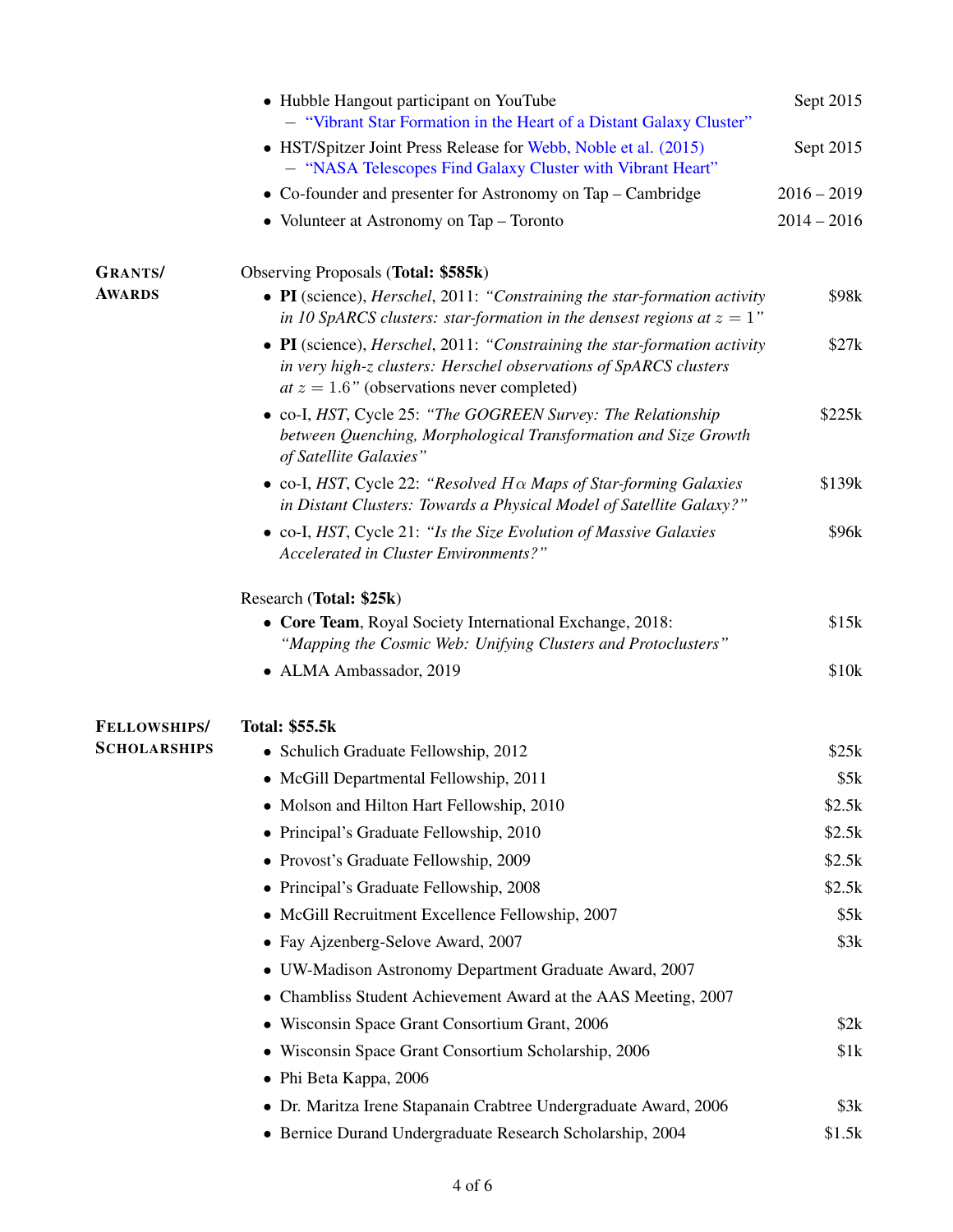| <b>MENTORSHIP</b> | Mie Beers (Undergraduate, McGill University)<br>• Primary supervisor of summer research student.                                           | Summer 2016             |  |
|-------------------|--------------------------------------------------------------------------------------------------------------------------------------------|-------------------------|--|
|                   | • co-supervisor: Howard Yee                                                                                                                |                         |  |
|                   | • We had weekly group meetings, and one-on-one meetings with<br>only me $\sim$ 3 times per week.                                           |                         |  |
|                   | • She calculated the merger rate in $z \sim 1$ clusters and measured<br>the star formation rate in galaxy pairs.                           |                         |  |
|                   | Taylor Bell (Undergraduate, University of Saskatchewan)<br>• Primary supervisor of summer research student.<br>• co-supervisor: Howard Yee | Summer 2015             |  |
|                   | • We had weekly group meetings, and one-on-one meetings with<br>only me $\sim$ 3 times per week.                                           |                         |  |
|                   | • He stacked <i>Spitzer</i> images of 3000 $z \sim 1$ cluster galaxies to<br>measure clustercentric radial trends in star formation rates. |                         |  |
|                   |                                                                                                                                            |                         |  |
| <b>TEACHING</b>   | <b>Professional Development</b>                                                                                                            |                         |  |
| <b>EXPERIENCE</b> | • Institute for Scientist and Engineer Educators<br>Professional Development Program                                                       | 2016                    |  |
|                   | - Designed and implemented a day-long, inquiry-based learning<br>activity for 12 undergraduate researchers                                 |                         |  |
|                   | - 150-hour development program                                                                                                             |                         |  |
|                   | Lectures and Tutorials                                                                                                                     |                         |  |
|                   | • Galaxies and Cosmology                                                                                                                   | Spring 2016             |  |
|                   | - Instructed one hour-long lecture                                                                                                         |                         |  |
|                   | • The Milky Way Inside and Out<br>- Instructed three hour-long lectures                                                                    | Spring 2009, 2012, 2013 |  |
|                   | • Optics and Electromagnetism<br>- Prepared a weekly hour-long lecture                                                                     | Spring 2010, 2011       |  |
|                   | - Held a weekly two-hour homework tutorial                                                                                                 |                         |  |
|                   | • Introduction to Astrophysics<br>- Instructed one hour-long lecture                                                                       | Fall 2011               |  |
|                   | • Our Evolving Universe<br>- Instructed one hour-long lecture                                                                              | Fall 2010               |  |